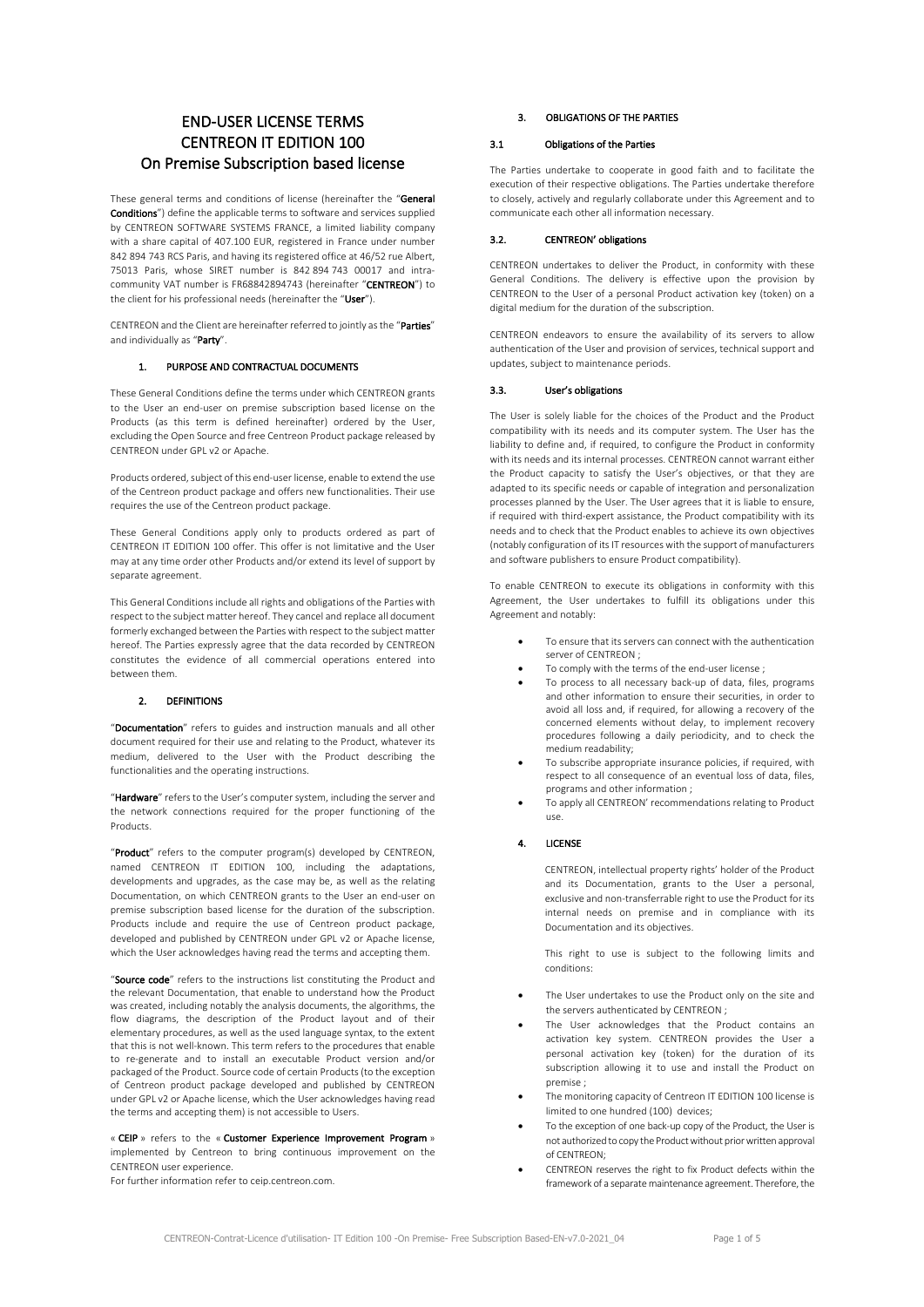User forbids itself to make any intervention on the Product for the purposes of correction, without prior written approval of CENTREON;

- The User has the ability to observe, to study and to test the Product within the limits of the applicable legal provisions, with the clarification that the User has the obligation to inform CENTREON, by registered letter with an acknowledgement of receipt, of its intention to decompile the Product for interoperability to enable CENTREON to appreciate the lawfulness of this demand and, if required, to supply the necessary information, as referred to the article L.122-6 of the French Intellectual Property Act.
- THE NUMBER OF DOWNLOADED LICENSES IS LIMITED TO ONE AND ONLY ONE LICENSE PER USER AND PER LEGAL ENTITY OR GROUP

The User undertakes to respect and to ensure its employees respect the intellectual property rights of CENTREON, especially on the Product, the brands and the logos belonging to CENTREON.

The User obliges itself to respect and to ensure its employees respect the property provisions appearing on the Product and the Documentation.

## 5. INSTALLATION

The User acknowledges that the installation and Product use imply that the User's computer system complies with the technical prerequisites defined in the Documentation and that its servers can connect to the authentication server of CENTREON.

The User acknowledges that the Product contains a personal activation key (token) for the duration of the subscription for the authenticated platform of the User. Activation is performed by registering the token on the User's platform. The User is not allowed to use the Product without the personal activation key (token). There is a limit to the number of platforms simultaneously registered on a license. Consequently, if the User reaches this limit and wishes to transfer the Products from one platform to another, he must make a prior request to CENTREON. In this case, the User undertakes to uninstall the Products on the old platform within two (2) weeks of his request.

The Product is supplied to the User on a digital medium via the Internet.

In order to enable the User to use the Product, CENTREON provides the User:

- An personal activation key (token) for the duration of its subscription allowing it to use the Product on premise on its authenticated servers ;
- Different programs constituting the Product under readable and executable format in the exploitation environment, in conformity with the Documentation ;
- The Documentation under electronic or paper format.

The User undertakes to proceed to the Product installation and configuration, as its own cost and under its liability, in compliance with the installation instructions appearing in the Documentation of the Product supplied by CENTREON.

It is up to the User to ensure that it has received, as well as its employees, the necessary training to correctly use the Product.

# 6. TECHICAL SUPPORT

Under this on premise on line subscription based CENTREON IT EDITION 100 license, CENTREON does not provide any technical support and assistance. Any support service is subject to additional fees.

The User may extend at any time its level of support by entering into a paid CENTREON IT EDITION subscription.

## 7. UPGRADES

During the subscription, the User benefits from upgrades, improvements and modifications of the Product for the supported versions of the Product.

CENTREON provides the User the maximum of information concerning the scope of upgrades, whether it is minor or major, as well as the nature of the operated modifications.

CENTREON may, in exceptional circumstances, demand to install imperatively an upgrade if this upgrade is essential for the proper execution of the support service, to the exclusion of updates that require payment of additional cost. Installation of upgrades is performed by the User.

The User is aware that the upgrade installation can possibly lead to incompliance with some third-party product.

CENTREON grants to the User a right to use all upgrades of Product under the same conditions of license than the license terms.

## 8. FEES AND PAYMENT TERMS

Subscription to the CENTREON IT EDITION 100 product offer is free of charge.

#### 9. AUDIT

During the subscription term and during a period of twelve (12) months from its expiration or termination for any reason whatsoever, CENTREON has the right, with a thirty (30) days' prior notice, to audit or to require a third-party to audit at its costs and yearly, in compliance with this Agreement. The audit is performed in the User's premises during normal business hours and ensuring that it doesn't disturb the User's activities.

In case the audit reveals the Product is used beyond the scope defined under this Agreement, CENTREON will charge to the User a license extension corresponding to the difference between the right acquired by the User and its effective Product use at the applicable public price. The User reimburses to CENTREON the audit fees on the presentation of supporting documents.

The payment of the license extension by the User leads to the automatic modification of the license scope, as the case may be.

#### 10. WARRANTY

CENTREON warrants that the Product complies with their Documentation. For the duration of the subscription or for a maximum duration of three (3) months from the delivery of the Product, CENTREON undertakes to correct all reproducible defects of the Product.

After the expiry of this warranty, all defects attributable to the Product is addressed by CENTREON for the duration of the subscription under the upgrades provided, as described above. The User may extend at any time its level of support by entering into a paid CENTREON IT EDITION subscription.

CENTREON warrants the User against all claims, demands, actions, costs, expenses, losses and damages arising from or incurred by reason of any claim for infringement of any Intellectual Property Right arising from the use of Product.

As such, CENTREON shall indemnify and hold harmless the User against all damages that shall pay further to a definitive court decision and having for exclusive grounds the demonstration of such infringement.

This warranty is subject to the following express conditions:

- The User shall promptly notify CENTREON if any claim or demand is made or action brought against the User;
- CENTREON shall at its own expense conduct any litigation arising therefore and all negotiations in connection therewith in consultation with the User;
- The User shall at the request of CENTREON provide to CENTREON all reasonable assistance for the purpose of contesting any claim or demand made or action brought against the User;
- The alleged infringement could not have been avoided by the installation and use by the User of an upgrade provided by CENTREON.

If any Product provided by CENTREON infringes or is likely to infringe a third party's Intellectual Property Rights, CENTREON will promptly and at its own expense: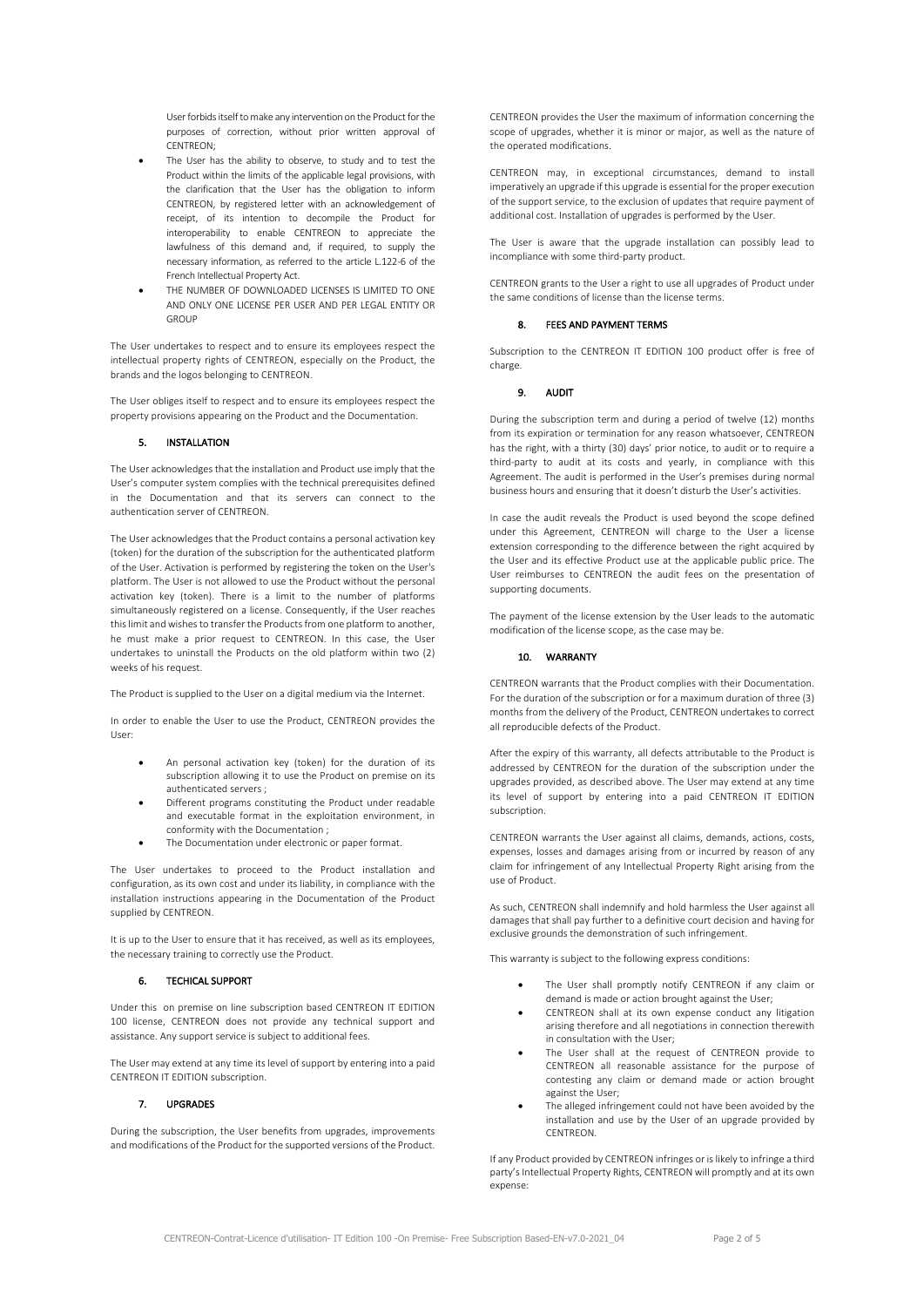- to procure the right for the User to continue using such Product ; or
- to replace the Product to make its use non-infringing ; or
- to modify the Product to make its use non-infringing ; or to reimburse to the User the price received under this Agreement.

The previous provisions set the only appeal of which the User has and the limits of the CENTREON's infringement warranty.

## 11. TERM AND TERMINATION

The subscription is taken out for an unlimited period, which means that the licensed user has an unlimited right to use the product for an unlimited period of time.

The activation of the Product is performed upon processing of the order and delivery of the Product.

To allow control, activation and deactivation of Products, the User must ensure that its servers can connect with CENTREON's authentication server.

In the case of any serious breach by either Party of its obligations hereunder, the license may be terminated by the non-breaching Party, without having to file any claim before the competent court to this effect ("*de plein droit*") and without prejudice to other remedies available for any damages suffered, subject to a thirty (30) days prior notice from the receipt of the acknowledgement of the registered letter, if the breaching Party does not cure its breach within thirty (30) days of the date of receipt of the failure notification.

In case of termination of the subscription, the User may continue to use the Product, as enriched and updated during the subscription period, with the exception of the self-discovery tool allowing the automatic detection of the resources targeted by the supervision.

Upon expiration of the subscription or termination for any reason, the User no longer benefits from updates on the Product.

## 12. CONFIDENTIALITY -Data Protection

## 12.1 Obligation of confidentiality

CENTREON prohibits itself from disclosing any information it may have access to in the context of the execution of this Agreement. The information contained in the material and documents which it will have access to are strictly covered by professional secrecy (Article 226-13 of the Criminal Code).

CENTREON shall vouch for the compliance of all its employees or subcontractors with this clause.

Any information provided by one Party to the other Party or to whom a Party has access during the negotiation and/or execution of the Agreement of any nature whatsoever (technical, financial, legal, commercial, strategic, computer-based) transferred either in material form (containing inside a physical medium of any form or nature whatsoever) or in immaterial form (verbally, digital or audiovisual media, etc.) is confidential.

Any information relating to hardware or Product, the documentation, the commercial proposals of CENTREON, also to the commercial strategies and business processes of one or other of the Parties are notably considered as confidential.

The Parties undertake to keep confidential the aforesaid information and to apply at least the same provisions than those usually applied to protect their own confidential information, and must uphold the same obligation of confidentiality to all their employees of any position whatsoever for any confidential information as defined hereinabove.

The Parties acknowledge that the following information should not be considered as confidential:

- information that is in the public domain;
- information previously known by the receiving Party, which is not subject to an obligation of confidentiality ;
- information lawfully obtained from a third-party or independently of the execution of the Agreement.

The provisions of this article remain in force during the term of the subscription and for five (5) years from the expiration or the termination for any reason whatsoever.

While using CENTREON Products, CENTREON uses a telemetry system collecting anonymous and non-personal data about the servers use and statistics on the software suite use in order to exploit them in the Customer Experience Improvement Program (CEIP). This information is only used for the purposes of improving the user experience and nothing else. For further information refer to ceip.centreon.com.

## 12.2 Data protection

For the purposes of this Agreement, "Personal Data Regulations" means the applicable French and European regulations on the protection of personal data, including: Law No. 78-17 of January 6, 1978 on data processing, files and freedom, as amended, EU Regulation 2016/679 of April 27, 2016 published in the Official Journal of the European Union on May 4, 2016 on the protection of individuals with regard to the processing of personal data and on the free movement of such data applicable since May 25, 2018, Directive 2002/58/EC of July 12, 2002, known as "Privacy and Electronic Communications", as amended, as well as any other European statute that may amend or supplement the provisions in force at the date of this Agreement and that may apply to any of the Parties.

In principle, CENTREON does not have access to personal data processed by the Client as part of its activity (hereinafter referred to as "the Personal Data").

As part of the Agreement, CENTREON may, as the case may be, have access to information processed by the User as part of his activities, and qualified as personal data within the meaning of the Personal Data Regulations (hereinafter referred to as "Personal Data").

The User retains the full control over Personal Data and is liable, as data controller, in compliance with the provisions of the Personal Data Regulations.

CENTREON will act exclusively, regarding these Personal Data, as data processor in the meaning of the Personal Data Regulations.

According to this, CENTREON will process Personal Data for the sole purposes of providing the services to the User for the duration of this Agreement.

The Personal Data processed by CENTREON on behalf of the User shall be: first and last names, job, phone number, e-mail addresses and postal addresses.

The User, in its capacity as data controller, hereby guarantees that the Personal Data it provides to CENTREON in this context is processed by it in accordance with the Personal Data Regulations.

It undertakes to document in writing its instructions concerning the processing of the Personal Data that it entrusts to CENTREON.

Generally, the User undertakes to:

- Answer as quickly as possible to CENTREON's questions on the methods of processing of Personal Data, and in particular on the selection of any processors;
- Take into account CENTREON's advice on compliance with the Personal Data Regulations, and to consult CENTREON in the event of any difficulties;
- Promptly inform CENTREON of any claim or difficulty that may arise from a security breach in order to coordinate the response, and collaborate with CENTREON in this respect;
- Supervise the processing carried out on his behalf by CENTREON.

CENTREON, in its capacity as processor, undertakes to comply with its obligations under the Personal Data Regulations, and in particular to:

- Process Personal Data solely for the aforementioned purpose (to provide to the User the services covered by this Agreement);
- Process Personal Data in accordance with the instructions of the User. If CENTREON considers that an instruction from the User is in breach of the Personal Data Regulations, it undertakes to immediately inform the latter;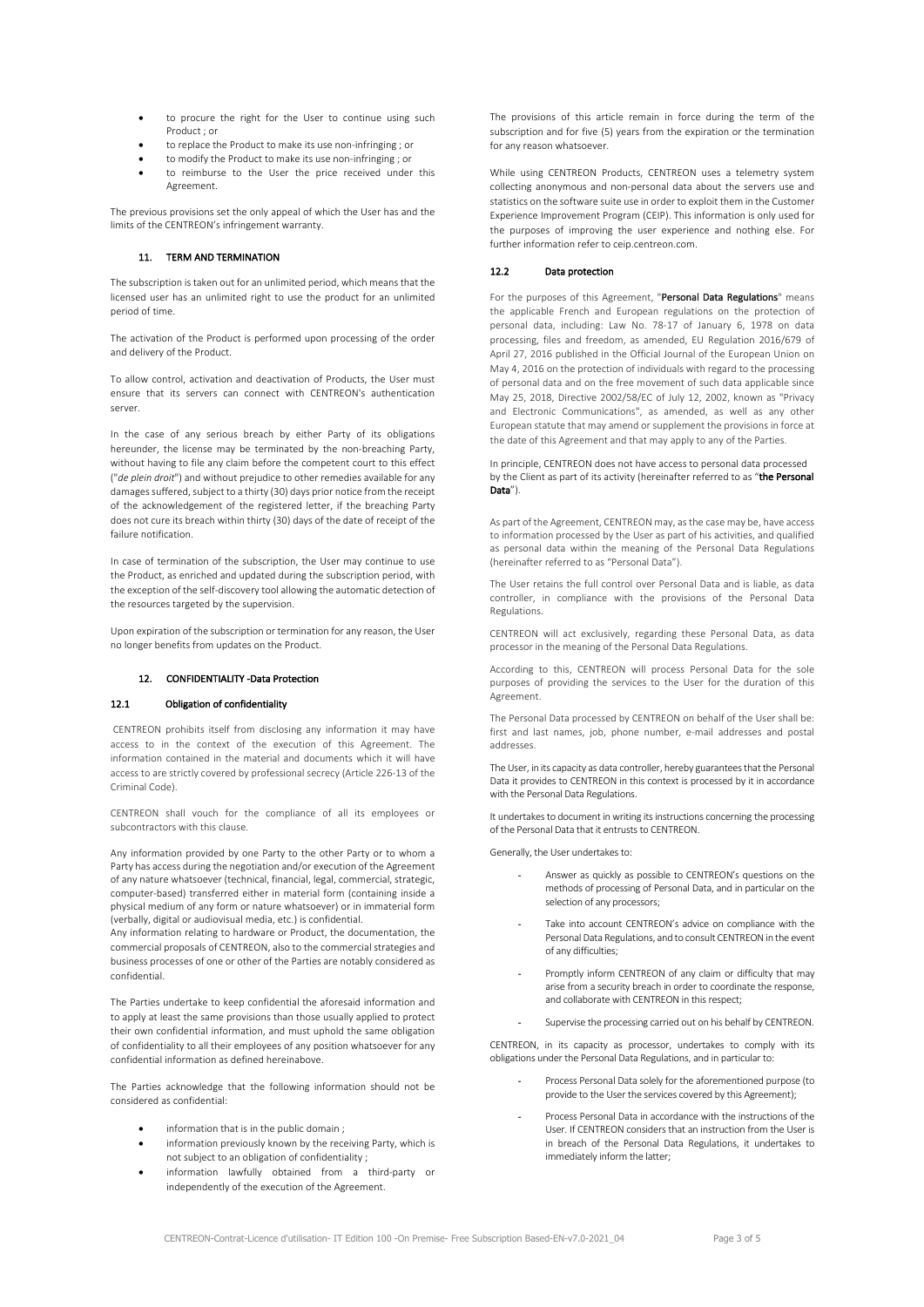- If CENTREON is required, under Union law or French law by which it is governed, to transfer Personal Data outside the European Union, it undertakes to inform the User of such legal obligation before the processing, unless the relevant law prohibits such information for substantial grounds of public interest;
- Guarantee the safety and confidentiality of the Personal Data processed, in accordance with the provisions of this Agreement and the Personal Data Regulations;
- Ensure that persons authorized to process the Personal Data are contractually bound to maintain confidentiality or are subject to a suitable legal obligation of confidentiality and receive the necessary training on the protection of Personal Data.

In the event of the selection of other processors, CENTREON shall obtain prior and specific written authorization from the User.

The subsequent processor(s) shall be subject to the same obligations as **CENTREON** 

CENTREON shall be responsible for ensuring that the subsequent processor(s) provide sufficient guarantees as to the safety and confidentiality of the Personal Data, so that the processing meets the requirements of the Personal Data Regulations.

Should the subsequent processor(s) not fulfil its (their) data protection obligations, CENTREON shall remain fully liable to the User for the performance by the other processor(s) of its (their) obligations.

Insofar as the Personal Data is initially collected by the User, it is the User's responsibility to provide information to the persons concerned by the processing operations carried out by CENTREON on its behalf at the time of data collection.

CENTREON shall assist the Userin answering requests regarding the exercise of the rights of access, rectification, deletion and opposition, the right to limit processing, the right to data portability, the right not to be the subject of an automated individual decision (including profiling).

When the relevant persons make a request to CENTREON to exercise their rights, CENTREON shall forward these requests as soon as it receives them by e-mail to the User at the e-mail address provided by the User to CENTREON.

CENTREON shall notify the User in writing of any Personal Data breach within a maximum period of forty-eight (48) hours of becoming aware of it.

This notice shall be accompanied by all relevant documentation to enable the User to (i) take all appropriate measures or instruct CENTREON to that effect, (ii) if necessary, to notify such violation to the competent supervisory authority.

The User shall be responsible for informing the relevant persons, if required by the Personal Data Regulations.

CENTREON undertakes, as necessary, to assist the User in carrying out a Data protection impact assessment.

CENTREON undertakes, as necessary, to assist the Userin carrying out the prior consultation of the supervisory authority.

CENTREON undertakes to implement the technical and organizational security measures necessary for the safety and integrity of the Personal Data it processes in such a way that the processing carried out on behalf of the User meets the requirements of the Personal Data Regulations and guarantees the safeguarding of the rights of the relevant persons.

Specifically, CENTREON undertakes to implement the following security measures, as a minimum:

- User authentication (individual password, certificate, signature, etc.);
- Data backup;
- Business continuity measures (smoke detectors, fire extinguishers, etc.);
- Security of the premises (door locking, badges, etc.);
- Server security (administrator password, updates, etc.):
- Archiving:
- Protective measures in the event of data exchange (e.g. "https" protocol);
- Data encryption (enciphering);

Upon expiry of the Agreement, CENTREON undertakes, in accordance with the instructions of the User to:

- Delete all of the Personal Data that it has been required to process on the User's behalf, subject to any applicable legal obligations; and/or
- Return all Personal Data to the User, it being specified that the return must be combined with the deletion of all existing copies in CENTREON's information systems, unless applicable law requiresthe retention of the Personal Data. Once the copies have been deleted, CENTREON shall provide written evidence of the deletion.

The Parties undertake to provide each other with the name and contact details of their Data Protection Officer, if they have appointed one in accordance with the Personal Data Regulations.

CENTREON undertakes to provide the User with the necessary documentation to demonstrate compliance with all its obligations and to enable audits, including inspections, to be carried out by the User or any other auditor it may have appointed, and to assist in such audits.

In addition, insofar as CENTREON is required, within the context of the performance of this Agreement, to process the Personal Data of the User (and/or of the User's employees), it undertakes to do so in accordance with the Personal Data Regulations and to CENTREON's privacy policy.

CENTREON will not outsource the execution of services to another company without the User's prior written consent.

#### 12.3 Non-personal data

When using CENTREON Products, CENTREON collects anonymous and non-personal data concerning the use of the servers, hosts, services, polluters and usage statistics of the software suite in order to integrate them into its user experience improvement program (CEIP & Anomaly Detection programs). This information is used for the sole purpose of improving the user experience and for no other use. For additional details, please visit ceip.centreon.com

# 13. COMMERCIAL REFERENCE

Unless otherwise expressly agreed in the order form(s), the User authorizes CENTREON to disclose its name as a commercial reference in its presentations, its commercial propositions, its commercial documentation and its website. Any other type of communication shall be specifically subject of prior written approval of the User.

# 14. EXPORT CONTROL

YOU MAY NOT USE OR OTHERWISE EXPORT OR RE-EXPORT THE PRODUCT EXCEPT AS AUTHORIZED BY FRENCH LAW AND THE LAWS OF THE JURISDICTION IN WHICH THE PRODUCT WAS OBTAINED. IN PARTICULAR, BUT WITHOUT LIMITATION, THE PRODUCT MAY NOT BE EXPORTED OR RE-EXPORTED (A) INTO ANY FRENCH, EUROPEAN OR U.S.-EMBARGOED COUNTRIES OR (B) TO ANYONE ON THE UE CONSOLIDATED LIST OF PERSONS, GROUPS AND ENTITIES SUBJECT TO EU FINANCIAL SANCTIONS OR TO ANYONE ON THE U.S. TREASURY DEPARTMENT'S SPECIALLY DESIGNATED NATIONALS LIST OR THE U.S. DEPARTMENT OF COMMERCE DENIED PERSONS LIST OR ENTITY LIST. BY USING THE PRODUCT, YOU REPRESENT AND WARRANT THAT YOU ARE NOT LOCATED IN ANY SUCH COUNTRY OR ON ANY SUCH LIST. YOU ALSO AGREE THAT YOU WILL NOT USE THESE PRODUCTS FOR ANY PURPOSES PROHIBITED BY FRENCH, EUROPEAN OR UNITED STATES LAW, INCLUDING, WITHOUT LIMITATION, THE DEVELOPMENT, DESIGN, MANUFACTURE, OR PRODUCTION OF NUCLEAR, MISSILE, OR CHEMICAL OR BIOLOGICAL WEAPONS.

YOU FURTHERMORE ACKNOWLEDGE THAT IN ALL CASES IT IS PROHIBITED FROM EXPORTING, RE-EXPORTING, SELLING/OR PASSING ON OR DISCLOSING THE SOFTWARE IN ALL OF THE COUNTRIES LISTED UNDER THE INTERNET ADDRESS GIVEN BELOW, AND THAT EVEN ACTIVATION OF THE SOFTWARE IS, IN ALL CASES, PROHIBITED IN SUCH COUNTRIES:

https:/www.centreon.com/EmbargoedandSanctionedCountries